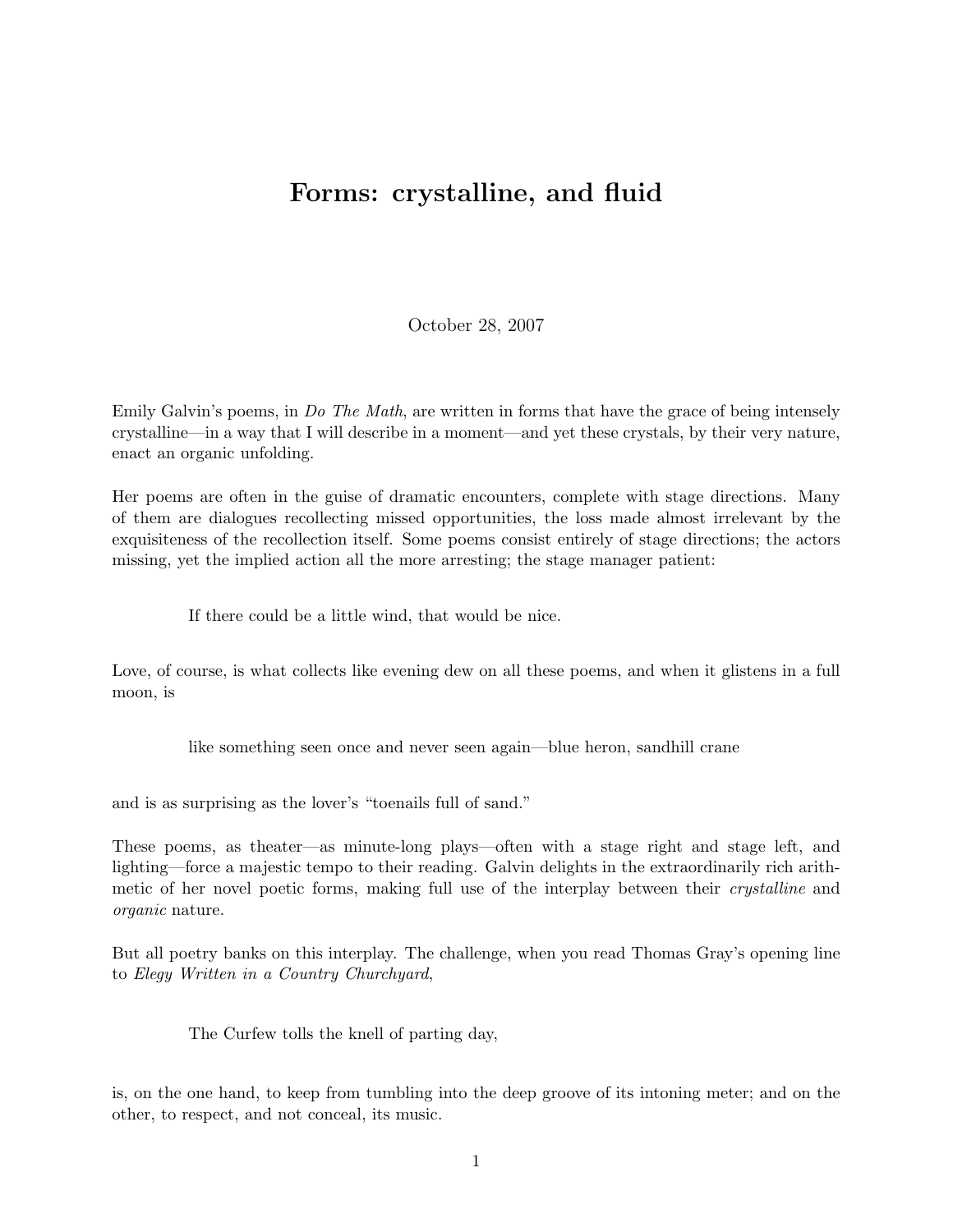The line just quoted is in iambic pentameter, of course, the *iamb* consisting of a short syllable followed by a long syllable,  $(\cup -)$  and we will soon discuss the various meanings of "short" and "long." But, whatever they mean, the template for the full line is

$$
\cup \ -\cup \ -\cup \ -\cup \ -
$$

When you label a line of poetry as *iambic pentameter* you are signalling, right there, a certain tension. The pentameter part of the description offers us up a clean number: five. That is, the line is thought to have 5 iambic feet. The iamb part of it, though, gives us a continuum of choices; for the combination "short-long" is a relative notion: whether the "short" part of the iamb measured against the "long" is in terms of duration, or stress, or a mixture, is unspecified in our description. There is, in English or in any other language, no *perfect iamb* and even if there were, giving it five occurrences in the same line of poetry would stultify. A line like

I summon up remembrance of things past

has no two of its five feet in quite the same iambic mold, and so is heard as in counterpoint with some ideal iambic pentameter  $ta-dum$   $ta-dum$   $ta-dum$   $ta-dum$ . This "ideal" can never, and—of course—should never, be realized.

We already have, then, in this staple metrical form *iambic pentameter* a marriage between the discrete (i.e., 5) and the *continuous* (i.e., the panoply of possible iambs). Discrete elements of poetical form I'll call crystalline, while continuous elements I'll call fluid. Line length in free verse is a somewhat fluid element of its form; the syllable count in Haiku is crystalline.

One of the evident differences between the crystalline and the fluid aspects of poetic form is in the manner of their evolution. We expect constant change, within the same poem, perhaps even within the same line, of the fluid; but any change in the crystalline signals either a specific shattering of something or other within the particular poem, or else arises from some shift of grand tradition. The curtal-sonnets of Gerard Manley Hopkins, for example, with their  $6 + 4 = 10$  lines and their half-line tails represents a cleanly marked departure from the usual proportion of the crystalline form of octave and sextet in the usual  $8 + 6 = 14$  line sonnets.

Is there some specific innate repertoire of crystalline forms within which poems can be written that have the power, if used well, to move us to tears, while other forms inevitably leave us cold? I think not; I think there is no limit; I think that any crystalline form suggests its (possibly slow, cultured) unfolding into something rich. Can you fashion, for example, a crystalline form out of a sequence of numbers as unprepossessing as

## 7, 10, 6, 6, 8, 12, 6?

Well, Marianne Moore built her poem *He "Digesteth Harde Yron"* out of it, or, at least, starting from its mold. Here is the first stanza:

Although the aepyornis or roc that lived in Madagascar, and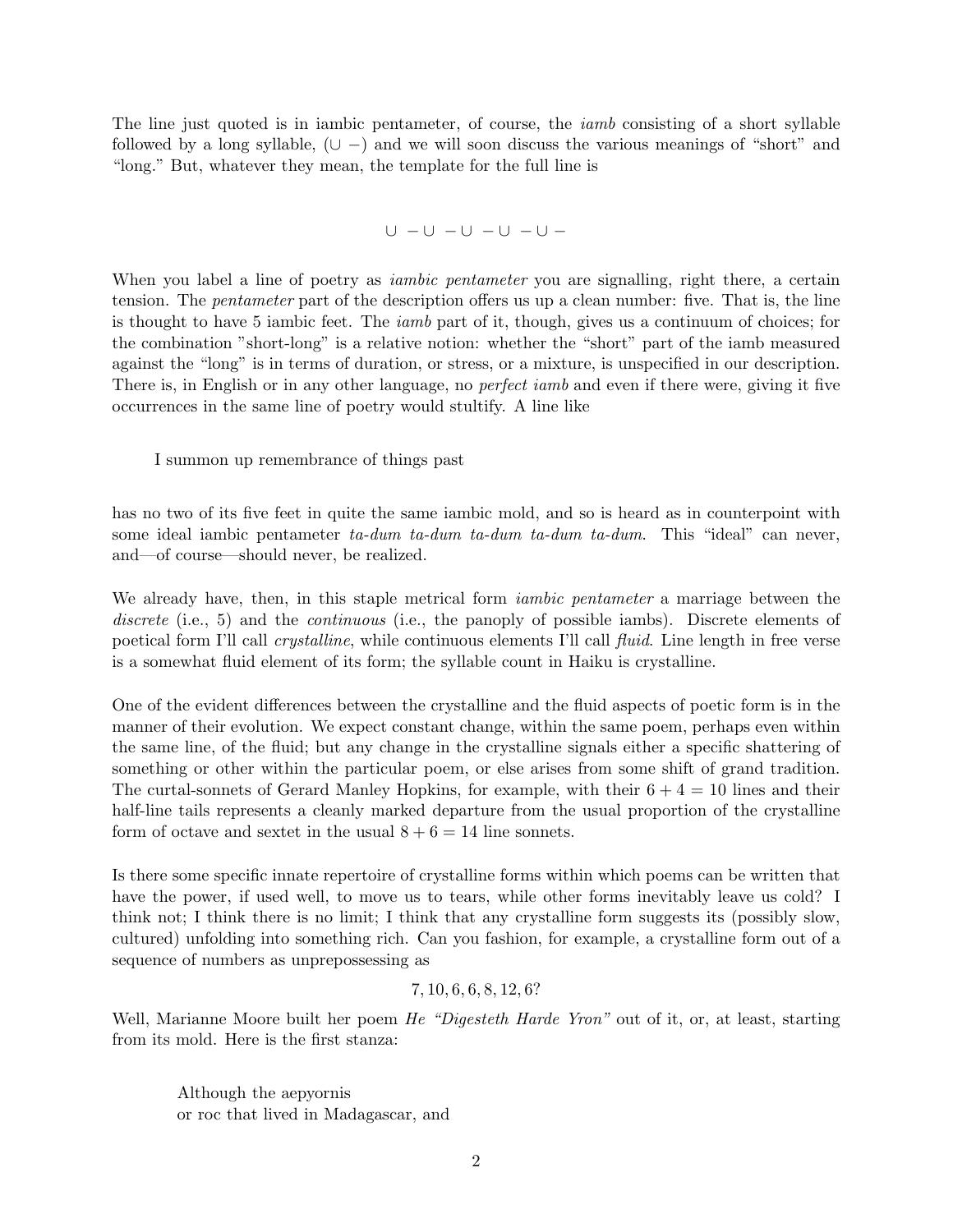the moa are extinct, the camel-sparrow, linked with them in size—the large sparrow Xenophon saw walking by a stream—was and is a symbol of justice.

The sequence 7, 10, 6, 6, 8, 12, 6 are the number of syllables in each line, the two six-syllable lines being linked by an end-rhyme. This numerical pattern is repeated with very small variation and minimal, but elegant, evolution in the nine stanzas of her poem so that it acquires emotional force, stanza by stanza. By the end of the poem, the last two lines of which are

This one remaining rebel is the sparrow-camel.

you think of the very crystalline form of her poem as standing for the skeletal architecture of this beast, sparrow or camel.

There are two major forms that Emily Galvin works with; I'll refer to them by the names of two mathematicians, Fibonacci and Euclid.

Fibonacci (alias: Leonardo of Pisa) considered the interesting mathematical structure that arises if you were to have a community of creatures ("Fibonacci rabbits" they are fondly called) that procreated at a rate so that the number of individuals in each generation was the sum of the number of individuals of the two previous generations. So we have the sequence

 $1, 1, 2, 3, 5, 8, 13, \ldots$ 

of successive census counts, where the initial 1, 1 represents the "Adam" and "Eve" of Fibonacci rabbithood. Galvin's poems in the Fibonacci form consist—most of the time—of a dialogue between say—"A" and "B," two characters sketched in an economy of pen strokes, about whom we know vividly perhaps only two things; namely,

- how well A knows B, and B knows A,
- how *little* A and B know each other.

and where, in their dialogue, each successive comment of A, or of B, is a distillation or a combination, or a refutation, or a glancing comment on, no more than the two previous lines of their interchange. The form, then, is elegantly focussing on how a shared understanding builds between them, and yet how it never does. Almost in emotional contradiction to all this, however, a Fibonacci-like energy pulses in the (pro-)creation of their dialogue. This is trenchantly enacted in the very form (the "math") of their speech, either in the pattern  $1, 1, 2, 3, 5, 8, 13, \ldots$  of the number of words in a line, or the number of words in the sentences (taking into account that they sometimes finish each other's sentence) or in the stanza structure of their conversation.